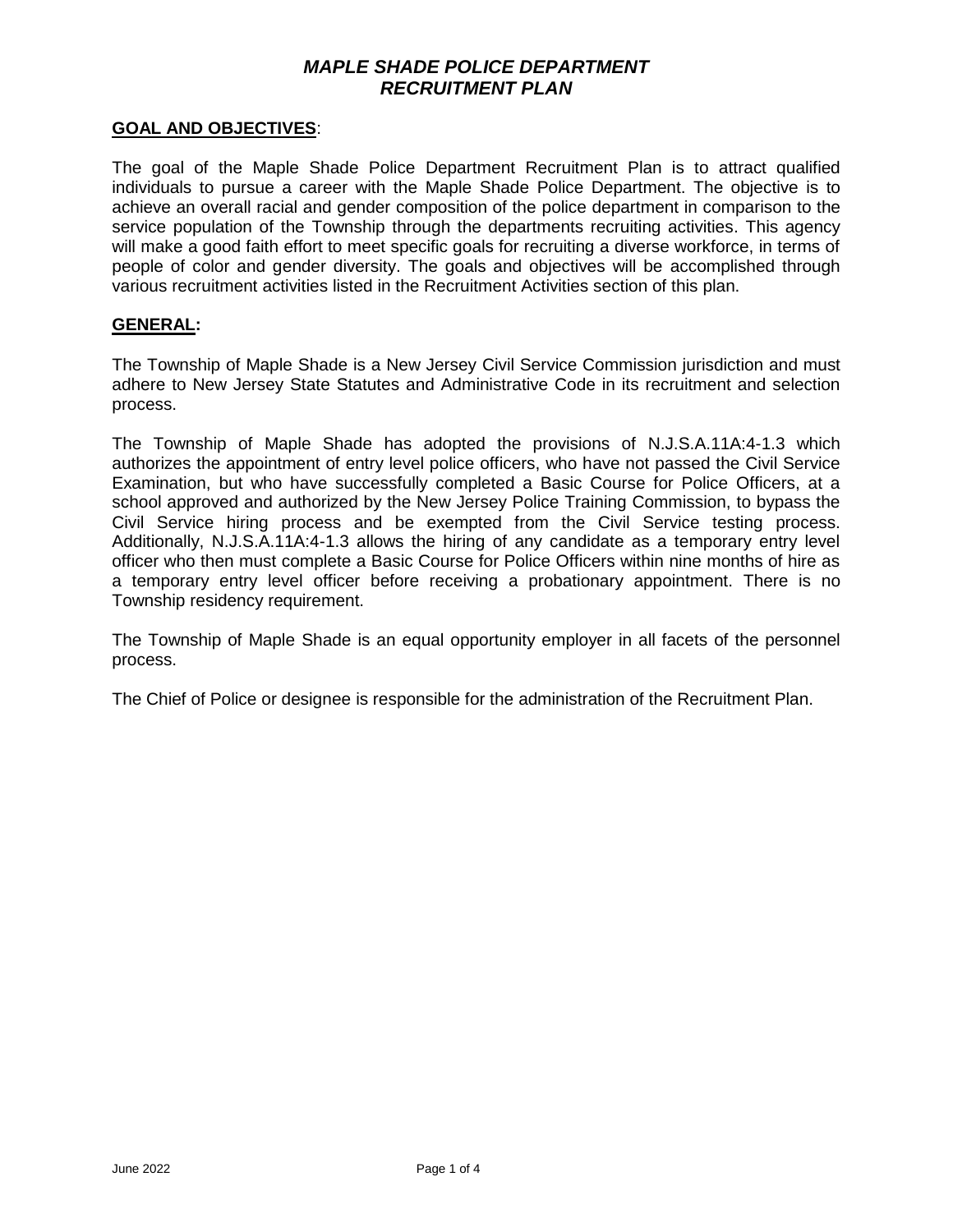# **CURRENT DEMOGRAPHICS**:

The demographics composition of the service area and agency are represented in the following table:

|                                                      | <b>MAPLE SHADE</b> |         |                                                                   |               |                                                          |               |                                                               |               |
|------------------------------------------------------|--------------------|---------|-------------------------------------------------------------------|---------------|----------------------------------------------------------|---------------|---------------------------------------------------------------|---------------|
| Data is based on the<br><b>2020 Census Count</b>     | <b>POPULATION</b>  |         | <b>CURRENT</b><br><b>SWORN</b><br><b>OFFICERS</b><br><b>TOTAL</b> |               | <b>CURRENT SWORN</b><br><b>OFFICERS</b><br><b>FEMALE</b> |               | <b>CURRENT SWORN</b><br><b>OFFICERS NON-</b><br><b>BINARY</b> |               |
| <b>RACE / ETHNICITY</b>                              | #                  | $\%$    | #                                                                 | $\frac{0}{2}$ | #                                                        | $\frac{9}{6}$ | #                                                             | $\frac{0}{2}$ |
| <b>WHITE</b>                                         | 12,655             | 63%     | 32                                                                | 85%           | $\mathbf{2}$                                             | 5%            | 1                                                             | 2.5%          |
| <b>BLACK or AFRICAN</b><br><b>AMERICAN</b>           | 2,358              | 12%     | $\Omega$                                                          | 0%            | $\bf{0}$                                                 | 0%            | $\bf{0}$                                                      | 0%            |
| <b>HISPANIC - ANY RACE</b>                           | 2,558              | 13%     | $\overline{2}$                                                    | 5%            | $\bf{0}$                                                 | $0\%$         | $\bf{0}$                                                      | 0%            |
| <b>AMERICAN INDIAN OR</b><br><b>ALASKA NATIVE</b>    | 22                 | $< 1\%$ | $\bf{0}$                                                          | 0%            | $\bf{0}$                                                 | 0%            | $\bf{0}$                                                      | 0%            |
| <b>ASIAN</b>                                         | 1,303              | 7%      | $\mathbf{2}$                                                      | 5%            | $\mathbf 0$                                              | 0%            | $\mathbf 0$                                                   | 0%            |
| <b>NATIVE HAWAIIAN OR</b><br><b>PACIFIC ISLANDER</b> | 15                 | $< 1\%$ | $\bf{0}$                                                          | 0%            | $\mathbf 0$                                              | 0%            | $\bf{0}$                                                      | 0%            |
| <b>SOME OTHER RACE</b><br><b>ALONE</b>               | 96                 | $< 1\%$ | $\bf{0}$                                                          | $0\%$         | $\bf{0}$                                                 | 0%            | $\bf{0}$                                                      | 0%            |
| <b>POPULATION OF TWO</b><br><b>OR MORE RACES</b>     | 973                | 5%      | $\mathbf{2}$                                                      | 5%            | $\mathbf 0$                                              | 0%            | $\bf{0}$                                                      | 0%            |
| <b>TOTAL</b>                                         | 19,980             | 100%    | 38                                                                | 100%          | $\mathbf{2}$                                             | 5%            | 1                                                             | 2.5%          |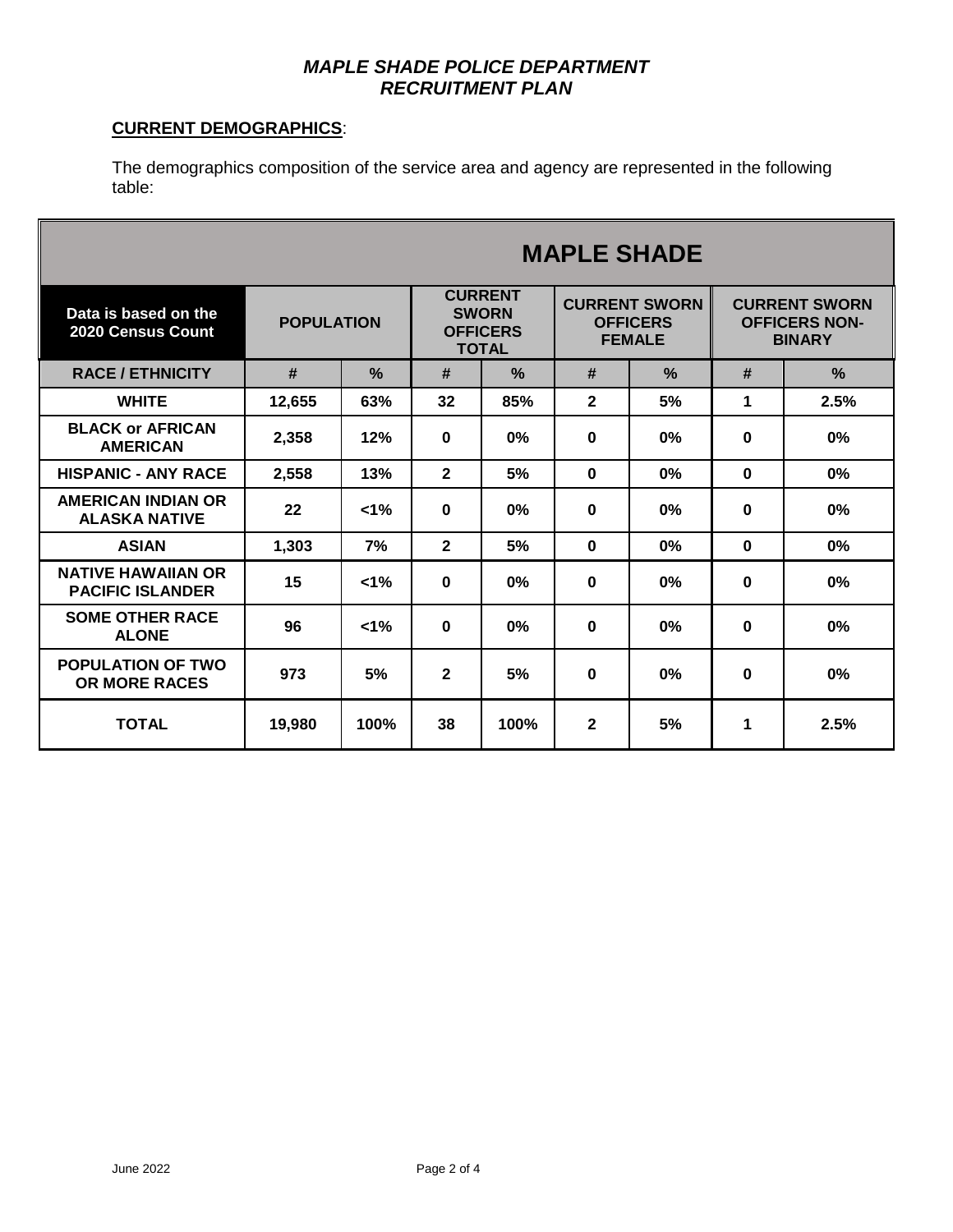## **RECRUITMENT ACTIVITIES**:

#### **If an open competitive test is to be announced:**

**Activity #1**: Identify and maintain contact with local minority organizations and social support groups including, but not limited to educational, religious, ethnic, racial, and gender-based organizations.

Activities include, but are not limited to:

- **Provide recruitment brochures and materials to educational, religious, ethnic, racial, and** gender-based organizations.
- **Contact the local Board of Education to seek permission to address high school students** to interest them in a career with the agency following completion of their formal education.
- **Attend Career Days at local schools and community colleges.**
- Draft, print, and distribute informational brochures that may attract qualified candidates to the agency.
- Utilize the Township of Maple Shade website, and the Maple Shade Police Department website, to attract qualified candidates to take the Civil Service Examination.

**Activity #2:** Advertise on the New Jersey Civil Service website, Twitter and Nixle, and other social media platforms, as well as any other appropriate media market, for persons meeting eligibility requirements.

**Activity #3:** When applicable, contact police training academies and post vacancy announcements for current Alternate Route candidates or waiver-eligible Class II Special Police Officers.

**Activity #4**: Make maximum use of the State of New Jersey Civil Service Commission Intergovernmental Transfer Program.

Activities include, but are not limited to:

- Post future openings for sworn positions with the State of New Jersey Intergovernmental Transfer Program website.
- Draft, print, and distribute informational brochures that may attract qualified candidates to the agency.
- Utilize the Township of Maple Shade website, and the Maple Shade Police Department website, to attract qualified candidates to the agency.

**Activity #5:** When applicable, contact the State of New Jersey Civil Service Commission and obtain the "Rice list" of eligible officers who were laid off from other jurisdictions.

Activities include, but are not limited to: